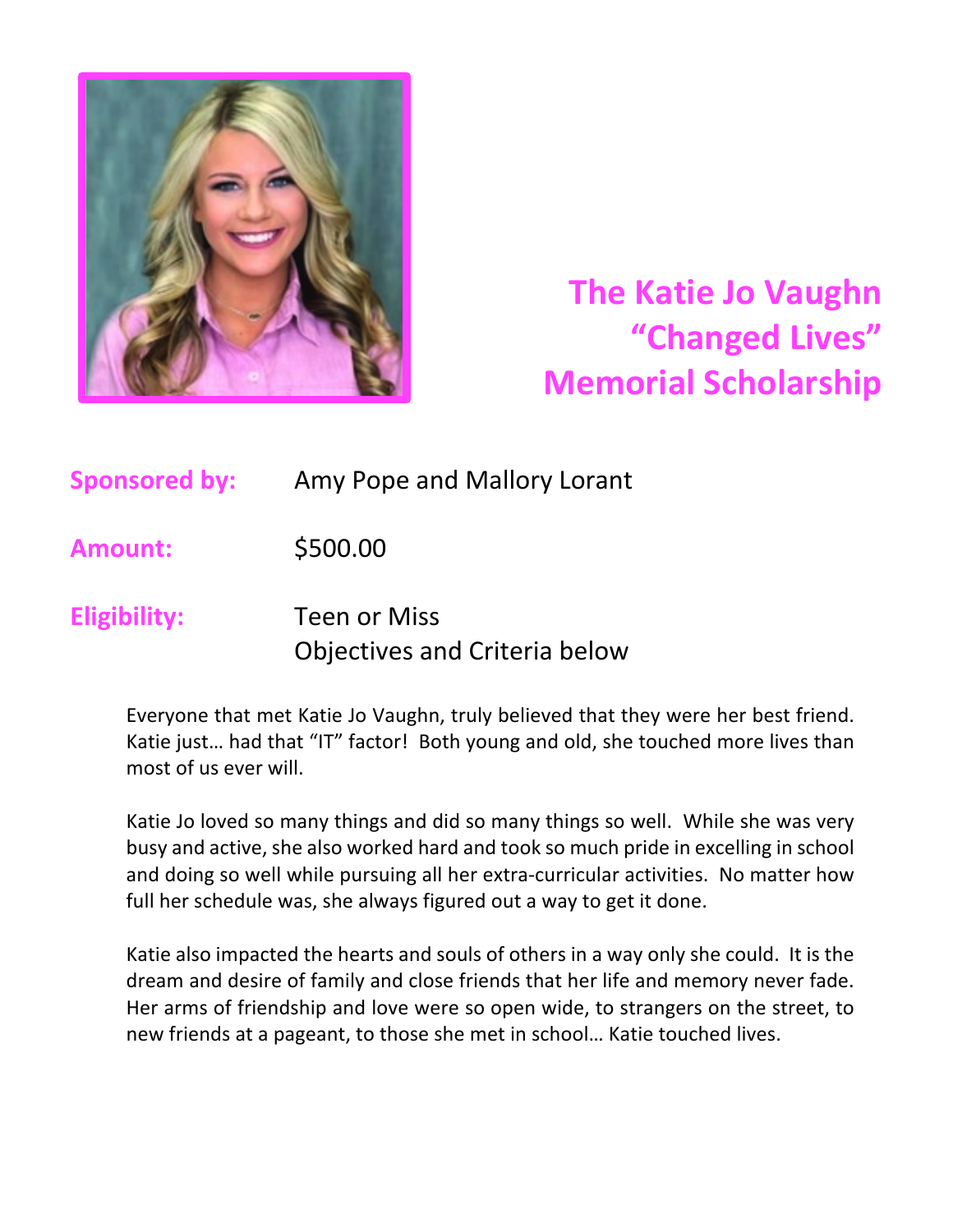#### **A Little Bit About Katie Jo** …

Katie Jo was born April 24, 2003 in Texarkana, Texas. She was a Senior at James Bowie High School where she was a member of the James Bowie Varsity District Champion Volleyball Team, Cheerleader, 2020 Homecoming Princess, National Honor Society, FCCLA and Student Council. She also played Club Volleyball, was involved in the International Cinderella Scholarship Pageant where she was the 2018-2019 Texas State Teen Cinderella and was currently Miss Simms. She had already earned over \$67,000.00 in scholarships, was a 4.0 student and had been accepted to Ouachita Baptist University where she planned to major in Physical Therapy. Katie Jo was a ray of sunshine and always wore and shared a smile. She had friends from all over, near and far. Her love was Volleyball, Friends, Family and Sushi. Katie Jo was also a Lone Star Princess for two years and loved participating in Miss Texas

You only live once, but if you do it right, once is enough. That is how Katie Jo lived. Some may say it's rare to find one that has it all, and Katie Jo was that rare exception. She was a shining light with a smile that lit up a room and a contagious laugh that you could recognize from a mile away. She used that smile, laughter, and courage that God blessed her with to touch lives by making people feel special, loved, calm, encouraged, and brave. It was common for her to pray with and encourage contestants of all ages and to crack jokes to break the ice or ease the tension. If you got stuck in the elevator with her and didn't know her, you would by the end of that short ride. She was a mentor to girls and boys and they looked up to her.

On November 8, 2020, her earthly life tragically ended, but her memory and legacy will outlive us all. Since that fateful night, it has been the goal of her friends and family to preserve her legacy and encourage others to live like Katie Jo and to epitomize strength of character, courage of conviction, and the beautiful light that Katie Jo lived each day with.